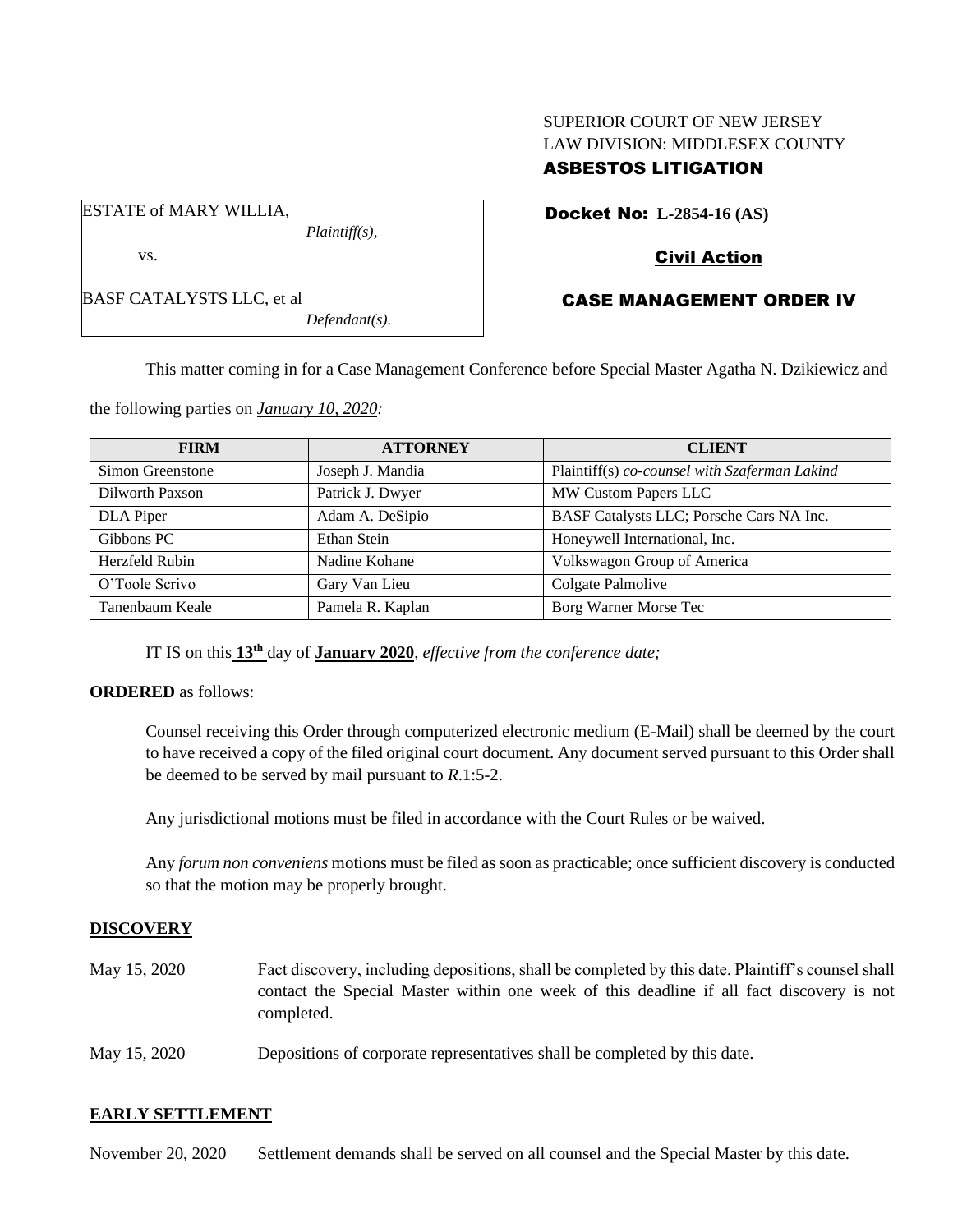## **MEDICAL EXPERT REPORT**

| July 15, 2020     | Plaintiff shall serve medical expert reports by this date.                                                                                                                                                                                               |
|-------------------|----------------------------------------------------------------------------------------------------------------------------------------------------------------------------------------------------------------------------------------------------------|
| July 15, 2020     | Upon request by defense counsel, plaintiff is to arrange for the transfer of pathology specimens<br>and x-rays, if any, by this date.                                                                                                                    |
| December 18, 2020 | Defendants shall identify its medical experts and serve medical reports, if any, by this date. In<br>addition, defendants shall notify plaintiff's counsel (as well as all counsel of record) of a<br>joinder in an expert medical defense by this date. |

## **LIABILITY EXPERT REPORTS**

| August 14, 2020 | Plaintiff shall identify its liability experts and serve liability expert reports by this date or |
|-----------------|---------------------------------------------------------------------------------------------------|
|                 | waive any opportunity to rely on liability expert testimony.                                      |
|                 |                                                                                                   |

- September 25, 2020 "Talc" defendants shall identify its liability experts and serve liability expert reports, if any, by this date or waive any opportunity to rely on liability expert testimony.
- December 18, 2020 "Non-Talc" defendants shall identify its liability experts and serve liability expert reports, if any, by this date or waive any opportunity to rely on liability expert testimony.

#### **SUMMARY JUDGMENT MOTION PRACTICE**

- October 2, 2020 Plaintiff's counsel shall advise, in writing, of intent not to oppose motions by this date.
- October 16, 2020 Summary judgment motions shall be filed no later than this date.
- November 13, 2020 Last return date for summary judgment motions.

### **ECONOMIST EXPERT REPORTS**

- August 14, 2020 Plaintiff shall identify its expert economists and serve expert economist report(s), if any, by this date or waive any opportunity to rely on economic expert testimony.
- December 18, 2020 Defendants shall identify its expert economists and serve expert economist report(s), if any, by this date or waive any opportunity to rely on economic expert testimony.

### **EXPERT DEPOSITIONS**

January 29, 2021 Expert depositions shall be completed by this date. To the extent that plaintiff and defendant generic experts have been deposed before, the parties seeking that deposition in this case must file an application before the Special Master and demonstrate the necessity for that deposition. To the extent possible, documents requested in a deposition notice directed to an expert shall be produced three days in advance of the expert deposition. The expert shall not be required to produce documents that are readily accessible in the public domain.

 $\_$  , and the set of the set of the set of the set of the set of the set of the set of the set of the set of the set of the set of the set of the set of the set of the set of the set of the set of the set of the set of th

#### **PRE-TRIAL AND TRIAL**

To be scheduled Settlement conference.